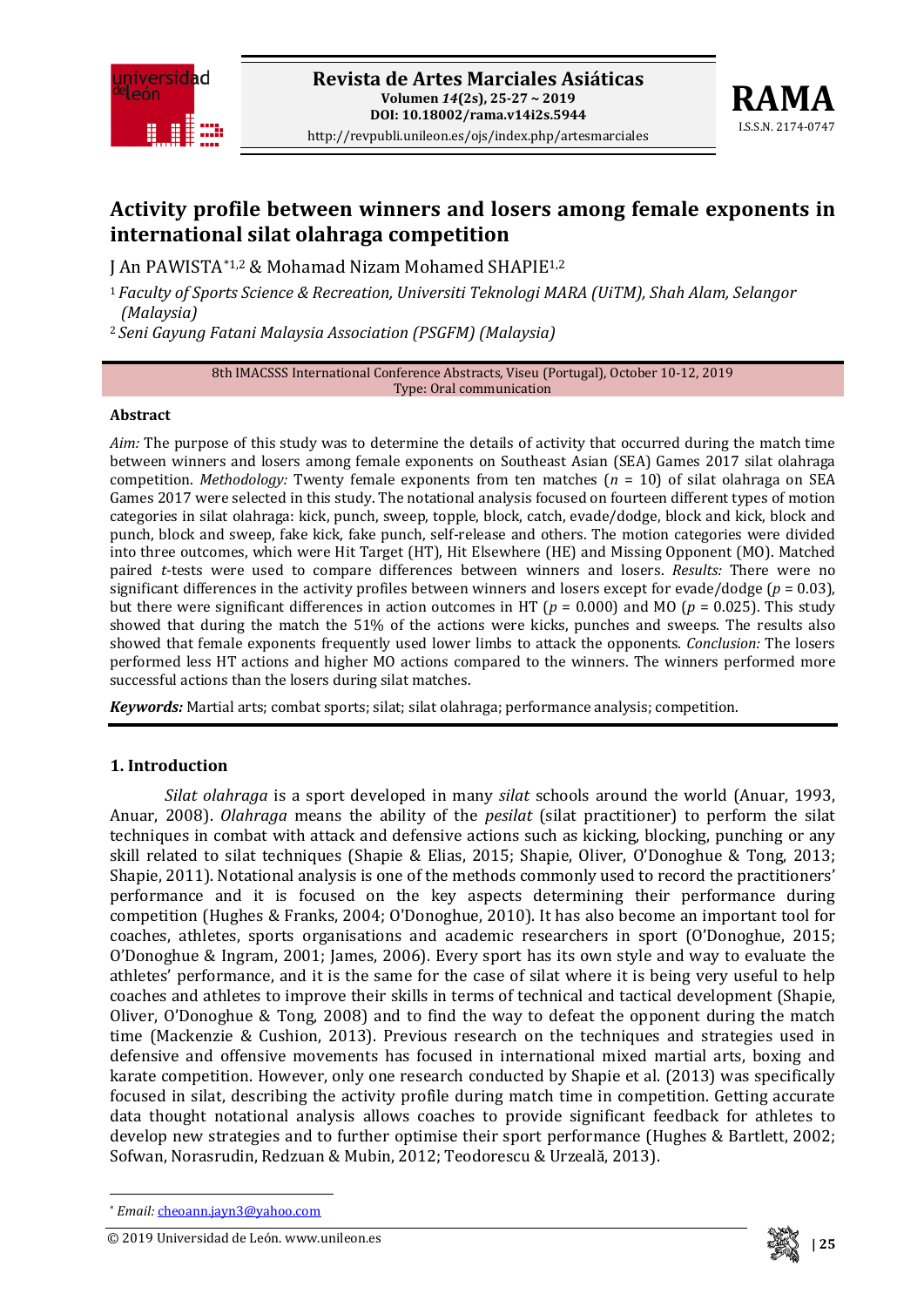### **2. Objectives**

The purpose of this study was to determine the details of activity that occurred during the match time between winners and losers among female exponents on Southeast Asian (SEA) Games 2017 silat olahraga competition

## **3. Methodology**

The publicly available online videos of female silat olahraga SEA Games 2017 were the basis for this study. Ten matches were selected for this study, from A, B, D and E class. Each of the silat matches were played using Nacsport Elite (sports performance analysis software), which allows to pause and play back frame-by-frame for ease of use. For this study, 14 different types of motion categories were coded, including kick, punch, block, catch, topple, sweep, evade/dodge, self-release, block and punch, block and kick, block and sweep, fake punch, fake kick and others (Shapie et al., 2018). The motion categories were divided into three outcomes, which were Hit Target (HT), Hit Elsewhere (HE) and Missing Opponent (MO).

The observer manually registered each action performed by the pesilats in an observation sheet, to determine the frequency of motion categories used by the athlete as well as the start and the end of the match time. The video was played in slow motion mode (reduced to 50%), and repeated if necessary to allow accuracy in the identification of each action. The collected data where then entered into the computer system, via representation on the screen of the silat match and specially designed screen functions for each exponent. For reliability of observations, the authors analyzed all the matches twice (24 hours of separation). Intra-class Correlation Coefficient (ICC) showed strong correlations (close to 1.00) between first and second observation for all actions. Matched paired *t*-tests were used to compare differences between winners and losers.

## **4. Results**

The action most performed by the pesilats was kick (*n* = 499) actions followed by punch (*n* = 183) and sweep (*n* = 138). There were no actions of block and sweep during the matches. In terms of outcomes, HE achieved 1448 actions, followed by HT, with 98 actions and MO, with 89 actions. Winners performed more actions than losers (815 vs. 788). In addition, winners also performed more actions than losers in all actions except for kick, punch and self-release. Nevertheless, both groups only differed significantly in evade/dodge (*p* = 0.03). In terms of outcomes, winners performed more HT and less HE and MO than losers. Significant differences were found in HT (*p* = 0.000) and MO (*p* = 0.025).

## **5. Discussion and conclusion**

Losers performed more HE and MO than winners, and they also performed more kicks and punches. This indicate that the losers applied more kicks and punches in attacking their opponents but did not hit the target accurately. Therefore, a key aspect in training is developing motion ability and accuracy. Not only in kicking and punching but in all actions involved in attacking the opponent. It is important to score during the match. Our study showed that the winners got more points with significantly higher number of outcomes in HT than losers. Even though the winners had less number of actions compared to losers, such as kick and punch, they hit on the target accurately. For this reason, it is not necessary for the winners to perform many kick and punch actions to win the match. So, the pesilats must focus on improving the quality of their training on attacking to make sure that they can hit the target and avoid hit elsewhere or missing the opponent. This study showed that there were significant differences on activity profiles between winners and losers but only in evade/dodge. Evade/dodge technique is one of the important defensive actions performed by pesilats during matches and requires them to avoid being hit by moving his/her body quickly either to the left or to the right (Shapie et al., 2013). Besides that, our study showed that the most frequent actions used by pesilats to attack involved lower limbs, such as kick, compared to other actions. Silat exponents have greater strength for kicking or other actions that involve lower limbs compared to upper limbs (Aziz, Tan, & Teh, 2002). Finally, this study has provided further insight on silat by examining the athletes' actions during competition.